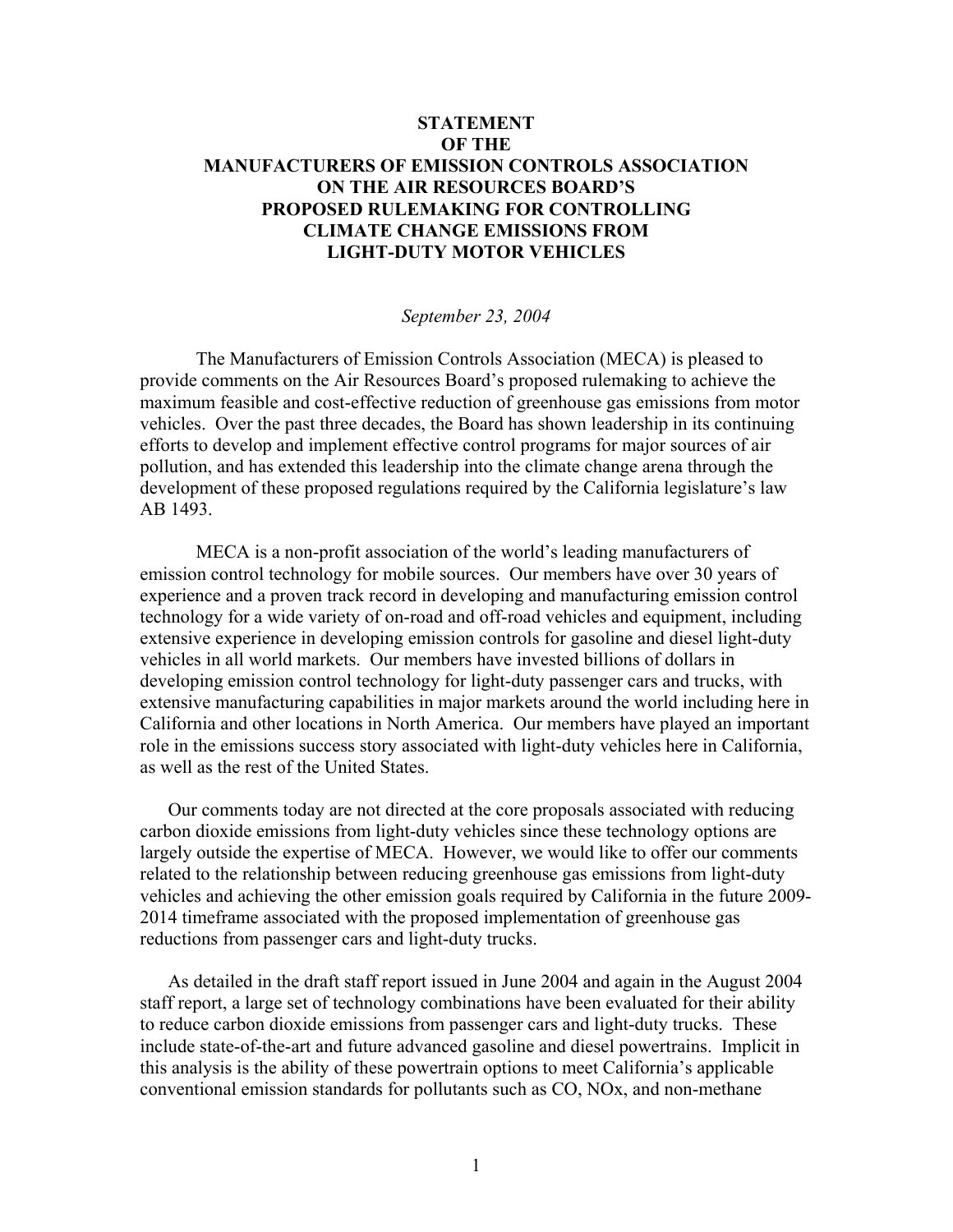organic gases (NMOG). Our industry firmly believes that all of these light-duty powertrain options combined with the appropriately designed and optimized emission control technologies can meet all applicable California emission requirements during the proposed implementation years associated with the climate change regulations being discussed here today.

 There are already numerous examples of light-duty, stoichiometric gasoline engineequipped vehicles using advanced three-way catalyst systems and advanced engine controls that meet California's LEV 2 program emission requirements, including a significant number of models (including gasoline hybrids) for sale today certified to meet California's toughest light-duty emission levels: SULEV and PZEV certified vehicles. Based on the growing experience with developing and introducing low emission gasoline vehicles there should be no need to compromise conventional emission performance to meet any proposed reductions in carbon dioxide emissions. Technology exists today for any of the gasoline, stoichiometric engine options discussed in the staff report to comply with California's LEV 2 program emission requirements.

 The staff report also cites examples of high speed, direct injection diesel engines and partial lean-burn, direct injection gasoline engines as options for reducing carbon dioxide emissions from light-duty cars and trucks. Our industry has been developing emission control technologies for these types of engines for more than ten years. Particulate filters for controlling diesel particulate matter to very low levels are now being used in a variety of European diesel passenger cars with close to a million filter-equipped vehicles sold in Europe since 2000. EPA has evaluated a number of prototype light-duty diesel vehicles at its laboratories in Ann Arbor over the past several years. These vehicles have been equipped with particulate filters and NOx adsorber catalyst systems and have shown emission performance levels near California's LEV 2 LEV levels (EPA's Tier 2, Bin 5 emission levels). NOx adsorber catalysts systems have been introduced recently on a light-duty diesel passenger car in Europe and a light-duty diesel truck in Japan. NOx adsorber catalyst systems are also being used on lean-burn gasoline passenger cars in Japan and Europe to control NOx emissions from these vehicles. Manufacturers are also evaluating the potential of selective catalytic reduction (SCR) technology for controlling NOx emissions from light-duty diesel vehicles. All this experience along with continued significant development efforts by our industry and our customers in the automotive industry focused on emission control technologies for lean combustion engines (diesel and gasoline), gives MECA confidence that lean gasoline and diesel powertrain options can also be developed for introduction in the 2009-2014 timeframe, when the greenhouse gas emission standards are scheduled to take effect, to help meet the applicable California conventional emission requirements.

 MECA would also like to state our agreement with the staff report concerning the control of methane and nitrous oxide emissions, two other important greenhouse gases, from light-duty vehicles. On light-duty gasoline vehicles, modern three-way catalystbased emission control technology is effective at controlling both methane and nitrous oxide emissions. Tightening of hydrocarbon and NOx emission standards over time with the parallel introduction of more effective emission control systems has resulted in lower